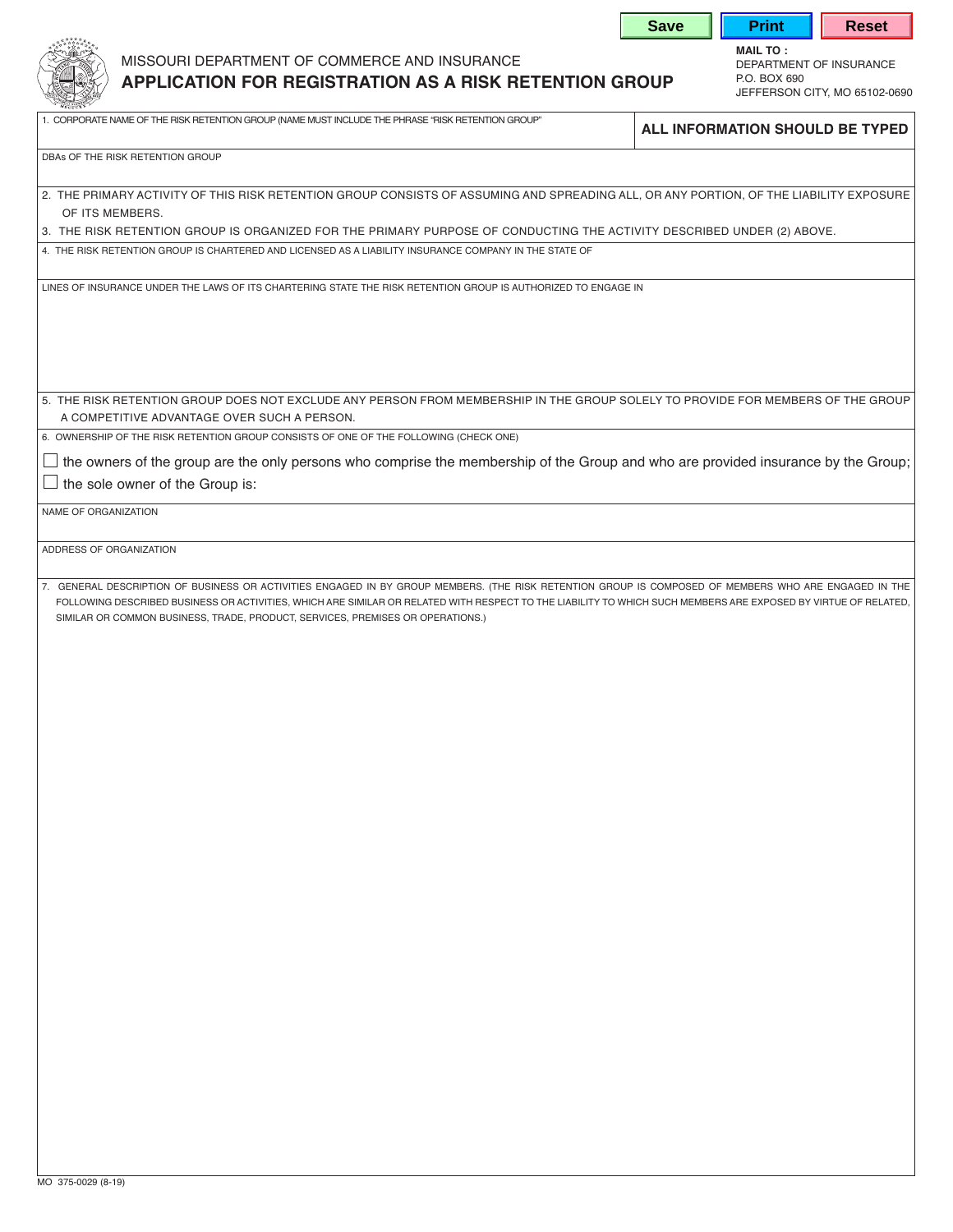| 8. NAME, ADDRESS AND TELEPHONE NUMBER OF EACH OFFICER OF THE RISK RETENTION GROUP AND THE KEY OFFICER OR STAFF PERSON (NOT AN                                                                                                                                                                                                                                           |                |                         |  |  |  |  |  |
|-------------------------------------------------------------------------------------------------------------------------------------------------------------------------------------------------------------------------------------------------------------------------------------------------------------------------------------------------------------------------|----------------|-------------------------|--|--|--|--|--|
| EMPLOYEE OF THE GROUP'S MANAGEMENT COMPANY) RESPONSIBLE FOR OVERSEEING "HANDS ON MANAGEMENT" OF THE GROUP. ATTACH ADDITIONAL<br>PAGES IF NECESSARY.                                                                                                                                                                                                                     |                |                         |  |  |  |  |  |
| <b>NAME</b>                                                                                                                                                                                                                                                                                                                                                             | <b>ADDRESS</b> | <b>TELEPHONE NUMBER</b> |  |  |  |  |  |
|                                                                                                                                                                                                                                                                                                                                                                         |                |                         |  |  |  |  |  |
|                                                                                                                                                                                                                                                                                                                                                                         |                |                         |  |  |  |  |  |
|                                                                                                                                                                                                                                                                                                                                                                         |                |                         |  |  |  |  |  |
|                                                                                                                                                                                                                                                                                                                                                                         |                |                         |  |  |  |  |  |
|                                                                                                                                                                                                                                                                                                                                                                         |                |                         |  |  |  |  |  |
|                                                                                                                                                                                                                                                                                                                                                                         |                |                         |  |  |  |  |  |
| 8A. NAME, ADDRESS AND TELEPHONE NUMBER OF THE COMPANY RESPONSIBLE FOR MANAGEMENT OF THE INSURANCE OPERATIONS OF THIS RISK                                                                                                                                                                                                                                               |                |                         |  |  |  |  |  |
| RETENTION GROUP (IF NONE, ANSWER NONE).                                                                                                                                                                                                                                                                                                                                 |                |                         |  |  |  |  |  |
| <b>NAME</b>                                                                                                                                                                                                                                                                                                                                                             | <b>ADDRESS</b> | <b>TELEPHONE NUMBER</b> |  |  |  |  |  |
|                                                                                                                                                                                                                                                                                                                                                                         |                |                         |  |  |  |  |  |
|                                                                                                                                                                                                                                                                                                                                                                         |                |                         |  |  |  |  |  |
|                                                                                                                                                                                                                                                                                                                                                                         |                |                         |  |  |  |  |  |
|                                                                                                                                                                                                                                                                                                                                                                         |                |                         |  |  |  |  |  |
|                                                                                                                                                                                                                                                                                                                                                                         |                |                         |  |  |  |  |  |
|                                                                                                                                                                                                                                                                                                                                                                         |                |                         |  |  |  |  |  |
|                                                                                                                                                                                                                                                                                                                                                                         |                |                         |  |  |  |  |  |
| 8B. NAME, ADDRESS AND TELEPHONE NUMBER OF THE PRINCIPAL AGENT OR BROKER RESPONSIBLE FOR MARKETING THE GROUP'S INSURANCE POLICIES. (IF                                                                                                                                                                                                                                   |                |                         |  |  |  |  |  |
| NONE, ANSWER NONE).<br><b>NAME</b>                                                                                                                                                                                                                                                                                                                                      | <b>ADDRESS</b> | <b>TELEPHONE NUMBER</b> |  |  |  |  |  |
|                                                                                                                                                                                                                                                                                                                                                                         |                |                         |  |  |  |  |  |
|                                                                                                                                                                                                                                                                                                                                                                         |                |                         |  |  |  |  |  |
|                                                                                                                                                                                                                                                                                                                                                                         |                |                         |  |  |  |  |  |
|                                                                                                                                                                                                                                                                                                                                                                         |                |                         |  |  |  |  |  |
|                                                                                                                                                                                                                                                                                                                                                                         |                |                         |  |  |  |  |  |
|                                                                                                                                                                                                                                                                                                                                                                         |                |                         |  |  |  |  |  |
|                                                                                                                                                                                                                                                                                                                                                                         |                |                         |  |  |  |  |  |
|                                                                                                                                                                                                                                                                                                                                                                         |                |                         |  |  |  |  |  |
|                                                                                                                                                                                                                                                                                                                                                                         |                |                         |  |  |  |  |  |
| 9. The activities of the Risk Retention Group do not include the provision of insurance other than:                                                                                                                                                                                                                                                                     |                |                         |  |  |  |  |  |
| (a) liability insurance for assuming and spreading all or any portion of the similar or related liability exposure of its Group members: and<br>(b) reinsurance with respect to the similar or related liability exposure of another Risk Retention Group (or a member of such other Risk                                                                               |                |                         |  |  |  |  |  |
| Retention Group) engaged in businesses or activities which qualify such other Risk Retention Group (or member) under item (6)                                                                                                                                                                                                                                           |                |                         |  |  |  |  |  |
| above for membership in this group                                                                                                                                                                                                                                                                                                                                      |                |                         |  |  |  |  |  |
| 10. The Risk Retention Group will comply with the unfair claim settlement practices laws of the state of Missouri.                                                                                                                                                                                                                                                      |                |                         |  |  |  |  |  |
| 11. The Risk Retention Group will pay, on a non-discriminatory basis, applicable premium and other taxes which are levied on such Group                                                                                                                                                                                                                                 |                |                         |  |  |  |  |  |
| under the laws of this state.                                                                                                                                                                                                                                                                                                                                           |                |                         |  |  |  |  |  |
| 12. The Risk Retention Group has designated the insurance director of this state to be its agent solely for the purpose of receiving service                                                                                                                                                                                                                            |                |                         |  |  |  |  |  |
| of legal documents or process.<br>13. The Risk Retention Group will submit to examination by the insurance director to determine the Group's financial condition, if:                                                                                                                                                                                                   |                |                         |  |  |  |  |  |
| (a) The insurance director of the Group's chartering state has not begun or has refused to initiate an examination of the Group; and                                                                                                                                                                                                                                    |                |                         |  |  |  |  |  |
| (b) Any such examination by the insurance director is coordinated so as to avoid unjustified duplication and unjustified repetition.                                                                                                                                                                                                                                    |                |                         |  |  |  |  |  |
|                                                                                                                                                                                                                                                                                                                                                                         |                |                         |  |  |  |  |  |
|                                                                                                                                                                                                                                                                                                                                                                         |                |                         |  |  |  |  |  |
| 14. The Risk Retention Group will comply with a lawful order issued in a delinquency proceeding commenced by the insurance director<br>upon a finding of financial impairment, or in a voluntary dissolution proceeding.<br>15. The Risk Retention Group will comply with the laws of this state concerning deceptive, false or fraudulent acts or practices, including |                |                         |  |  |  |  |  |

16. The Risk Retention Group will comply with an injunction issued by a court of competent jurisdiction upon petition by the insurance director alleging that the Group is in hazardous financial condition or is financially impaired.

17. The Risk Retention Group will provide the following notice, in ten (10) point type, in any insurance policy issued by the Group.

## **NOTICE**

"This policy is issued by your Risk Retention Group. Your Risk Retention Group may not be subject to all of the insurance laws and regulations of your state. State insurance insolvency guaranty funds are not available for your Risk Retention Group."